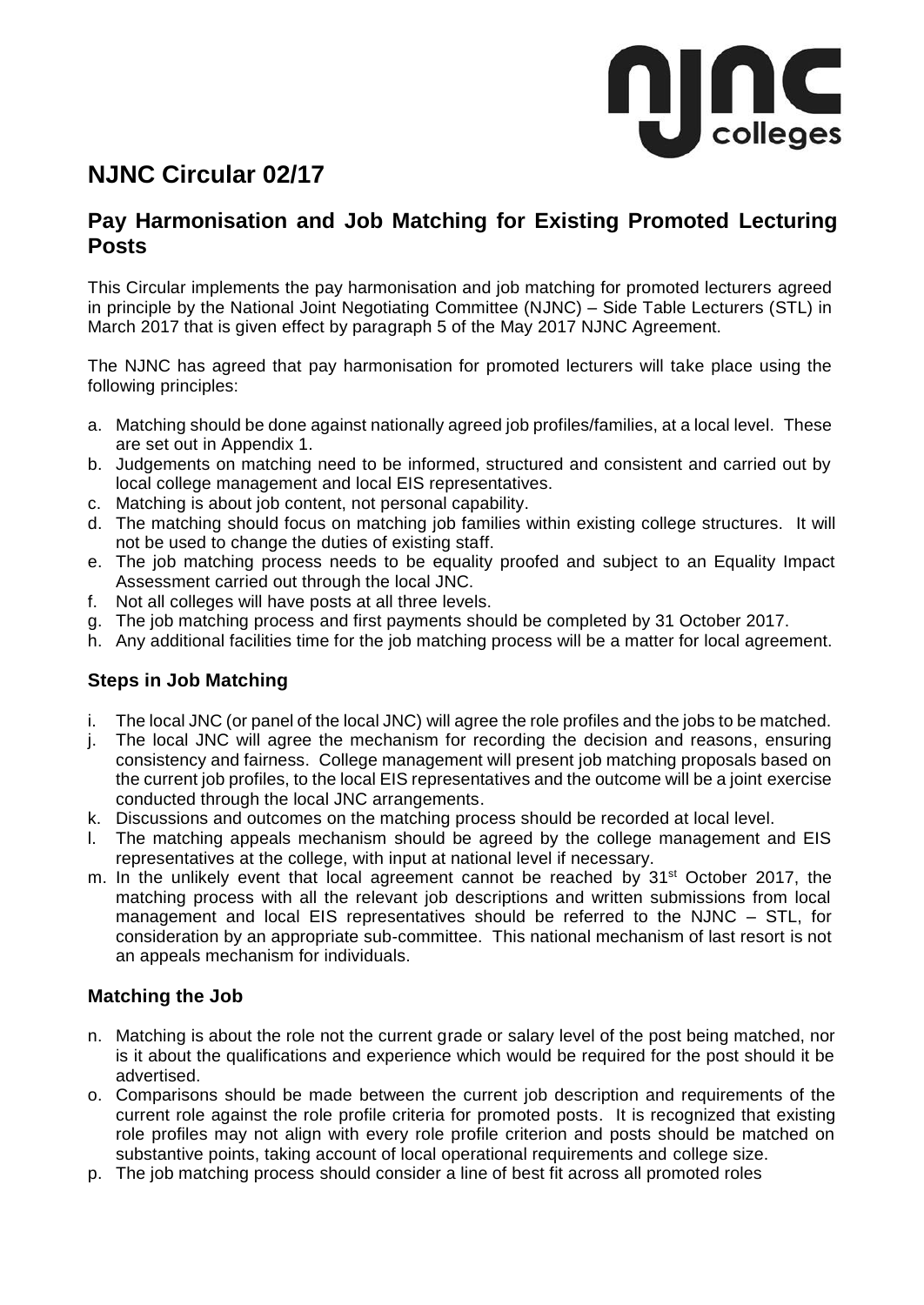### **Pay Harmonisation**

National Pay Scale for Promoted Lecturers

The NJNC has agreed the following national pay points for promoted lecturers.

| <b>Promoted Post - National Level</b> | National Pay Scale for Promoted Lecturers<br>(fully effective from 1 April 2019) |
|---------------------------------------|----------------------------------------------------------------------------------|
| Level 1                               | £43.850                                                                          |
| Level 2                               | £46.925                                                                          |
| Level 3                               | £50,000                                                                          |

This is not an incremental pay scale and promoted lecturers will be matched to one of the three pay points.

The first harmonisation payment is payable from 1<sup>st</sup> April 2017 and will be based on 25% of the difference between the new matched salary point and the current salary of the promoted lecturer as at 31<sup>st</sup> March 2017. This is done by applying the same mechanism as unpromoted lecturers (see NJNC Circular 01/17), including the first harmonisation payment with back-payment to April 2017.

The second annual installment of 25% pay differential is due on 1<sup>st</sup> April 2018 and the final annual installment of 50% of the pay differential on 1<sup>st</sup> April 2019.

### **Clarification**

If any clarification is sought this should be directed to the joint secretaries: [john.gribben@collegesscotland.ac.uk o](mailto:john.gribben@collegesscotland.ac.uk)r [dbelsey@eis.org.uk](mailto:dbelsey@eis.org.uk)

A joint response will be provided to all requests for clarification.

NJNC Joint Secretaries

David Belsey John Gribben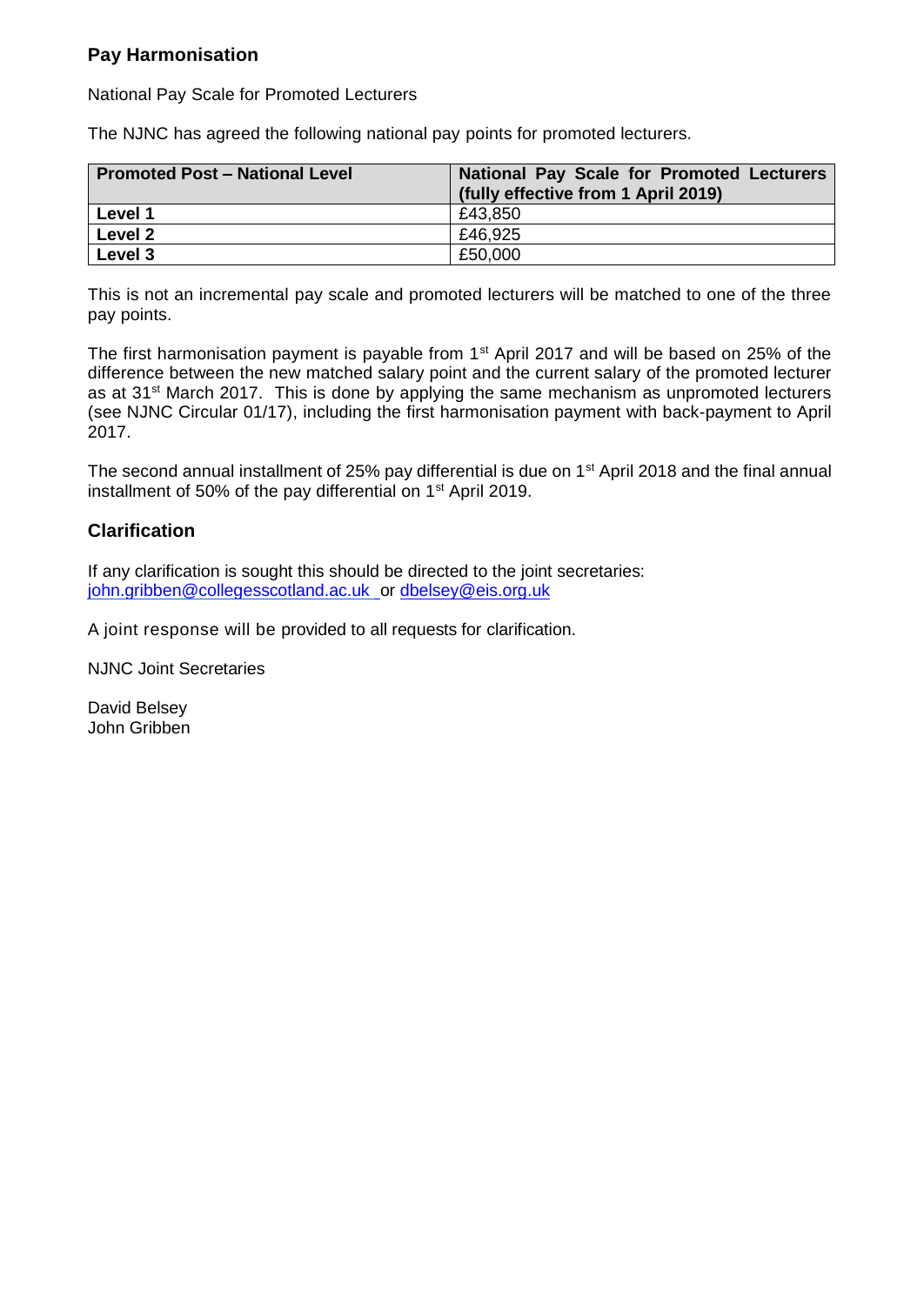# **Job Matching – Existing Promoted Lecturing Posts:**

**Role Profile Criteria** (this excludes education, experience and skills of individual staff)

| <b>Academic Leadership</b>                         |                                                                                                                                                                                                                                                                                                                                                                                                                                     |  |
|----------------------------------------------------|-------------------------------------------------------------------------------------------------------------------------------------------------------------------------------------------------------------------------------------------------------------------------------------------------------------------------------------------------------------------------------------------------------------------------------------|--|
| Level 1<br>(Definition and Explanation)            | Responsibility for leading a defined curriculum area or Specialist Teaching Development role.<br>The post will have a level of teaching experience and knowledge of qualifications within the curriculum area.<br>$\bullet$<br>Leadership would encompass ensuring effective delivery of the curriculum to meet student needs or leadership of<br>professional practice development enhancing the quality of learning and teaching. |  |
| Level <sub>2</sub><br>(Definition and Explanation) | Responsibility for leading a large single curriculum area or several related, small curriculum areas.<br>It would be expected that the post holder would normally have some background experience in teaching within part of<br>the curriculum area and knowledge of qualifications.<br>Leadership would encompass ensuring effective delivery of the curriculum to meet student needs with the ability to<br>implement change.     |  |
| Level 3<br>(Definition and Explanation)            | Responsibility for leading a significant, diverse or interdisciplinary curriculum.<br>Knowledge of qualifications within the broad curriculum have some background experience in teaching within part of<br>the curriculum area<br>Leadership and overseeing the delivery and organisation of courses to meet student needs with the ability to<br>implement significant change.                                                    |  |
| <b>Strategic Planning and Direction</b>            |                                                                                                                                                                                                                                                                                                                                                                                                                                     |  |
| Level 1<br>(Definition and Explanation)            | Awareness of wider college strategic planning and direction. Contributes to this within the role/programme area(s).                                                                                                                                                                                                                                                                                                                 |  |
| <b>Level 2</b><br>(Definition and Explanation)     | Strategic planning of curriculum areas, e.g. changing programmes, FE/HE balance. Contributing to progression pathways<br>and employer partnerships.                                                                                                                                                                                                                                                                                 |  |
| Level 3<br>(Definition and Explanation)            | Contributes to college wide strategic planning and direction, e.g. HE partnerships, regional outcome agreements etc.<br>Influences the strategic direction of the curriculum.<br>Supports staff to understand the college strategic direction and priorities for the curriculum.<br>Includes scoping the external environment.                                                                                                      |  |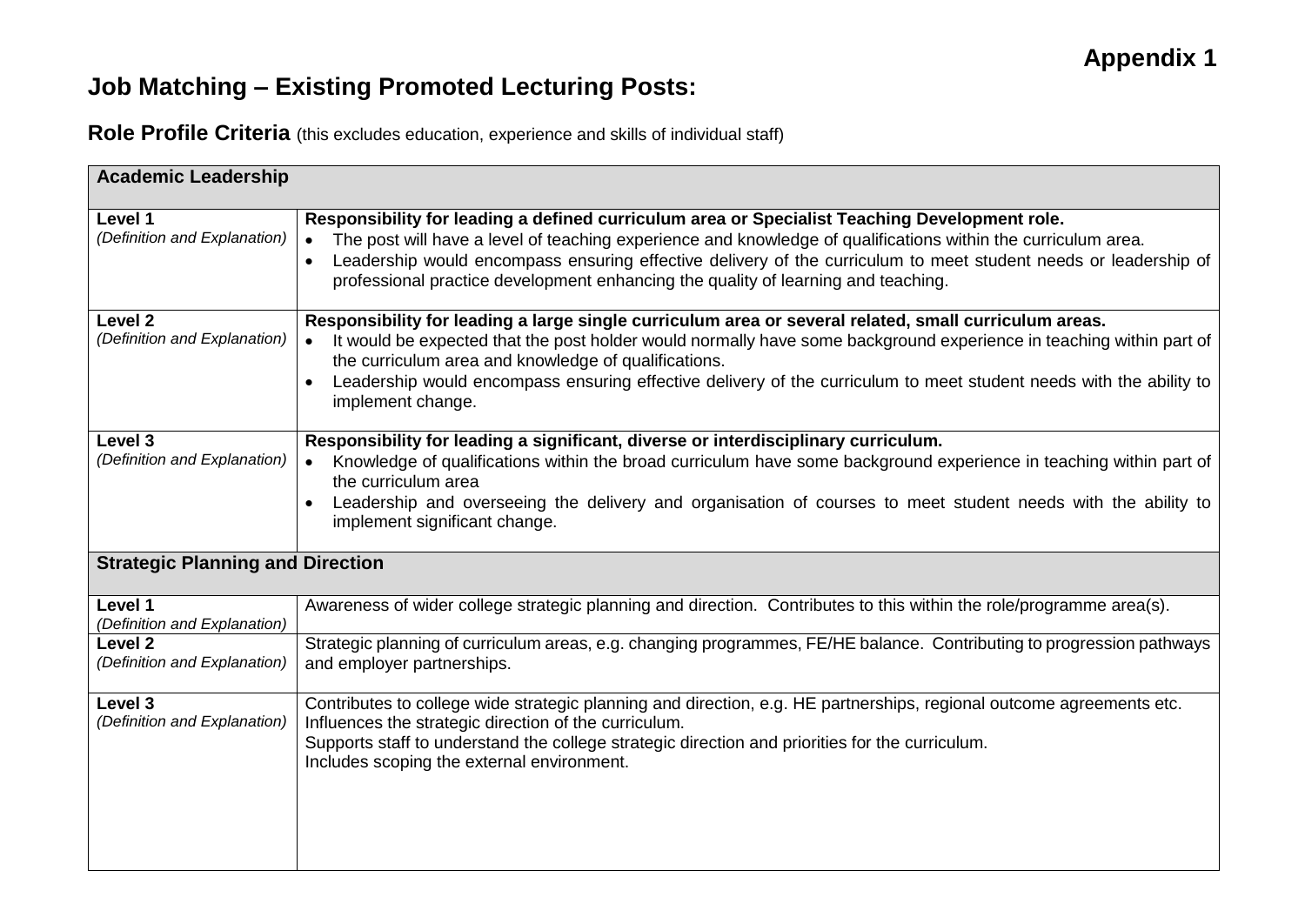| <b>Operational and Resource Planning</b> |                                                                                                                                                                                                                                                                                                                                                                                                                                                                                                                                                                         |
|------------------------------------------|-------------------------------------------------------------------------------------------------------------------------------------------------------------------------------------------------------------------------------------------------------------------------------------------------------------------------------------------------------------------------------------------------------------------------------------------------------------------------------------------------------------------------------------------------------------------------|
| Level 1<br>(Definition and Explanation)  | Contributes to operational planning/project management<br>$\bullet$<br>(planning own curriculum area, defining targets for improvement, resource and for the development of staff)<br>Advises and makes proposals on resource requirements<br>$\bullet$<br>Plans the timetable requirements for the area of responsibility<br>Plans curriculum requirements to meet student needs<br>(i.e. student guidance, employability, essential skills and work placement).                                                                                                       |
| Level 2<br>(Definition and Explanation)  | Leads team operational plan development, develops targets for improvement, monitors the plan objectives<br>and reports on progress.<br>Advises, makes proposals and sources required resources.<br>Timetables for the area of responsibility<br>$\bullet$<br>Manages curriculum resource and timetable requirements to meet student needs<br>(i.e. student guidance, employability, essential skills and work placement).                                                                                                                                               |
| Level 3<br>(Definition and Explanation)  | Supports senior management compiling operational plans, develops targets for improvement, monitors plan<br>objectives and reports on progress.<br>Manages resources, monitors resource utilisation overall, justifies resource spend/changes (including<br>staffing, financial and non-financial)<br>Oversees the timetabling of the area of responsibility and ensures effective utilisation of resources.<br>Oversees a curriculum requirements to meet student needs i.e. work placements and employability opportunities,<br>student guidance and essential skills. |
| <b>Staff</b>                             |                                                                                                                                                                                                                                                                                                                                                                                                                                                                                                                                                                         |
| Level 1<br>(Definition and Explanation)  | Leads and coordinates a small team with limited autonomy within specialist area. (Or for those holding a<br>specialist teaching development role - operates within a team and leads other staff in improving their teaching<br>practice.<br>Operational coordination and direction of staff teaching in the area of responsibility. Support for staff in their<br>development, including guiding/mentoring staff. Organisation and operational management of the staff supporting the<br>curriculum.                                                                    |
| Level 2<br>(Definition and Explanation)  | Leads and directly manages a reasonably large or diverse staff team with the ability to amend existing work<br>practices resolving problems with assistance.<br>Involvement in the recruitment of staff, supporting staff in their development, absence management, informal/first level<br>grievance and disciplinary involvement, performance management. Organisation and operational line management<br>of staff supporting the curriculum.                                                                                                                         |
| Level 3<br>(Definition and Explanation)  | Leads and manages a large number of staff/staff teams with the authority to resolve unusual and difficult<br>problems.<br>Recruitment of staff, leading the development of staff, addressing absence, performance management, grievance and<br>disciplinary.                                                                                                                                                                                                                                                                                                            |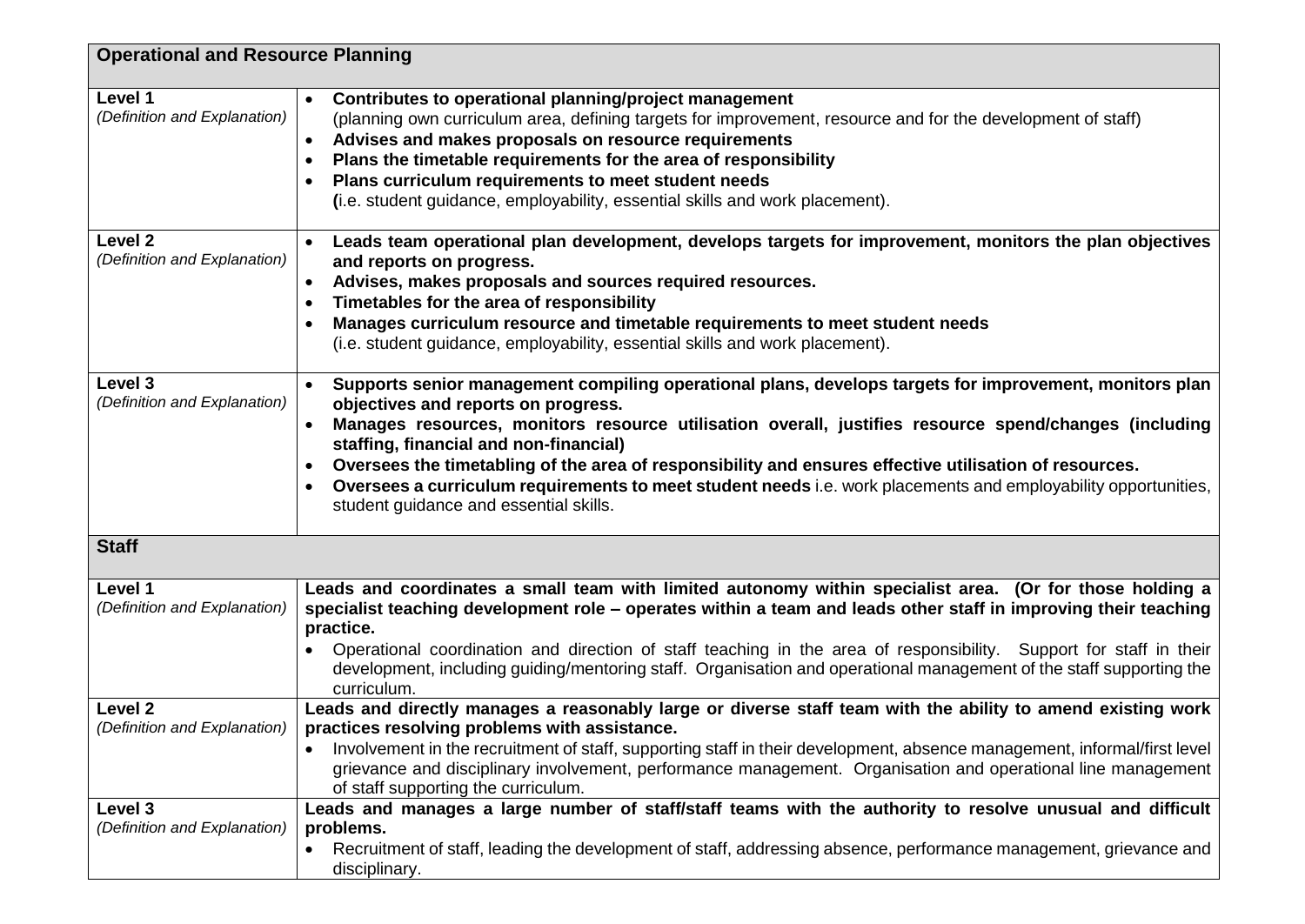| <b>Budget</b>                                              |                                                                                                                         |  |
|------------------------------------------------------------|-------------------------------------------------------------------------------------------------------------------------|--|
| Level 1                                                    | Small scale materials budget responsibility                                                                             |  |
| (Definition and Explanation)                               | Monitoring materials spend for areas of responsibility.                                                                 |  |
| Level 2                                                    | Monitors staff budget i.e. temporary staffing hours                                                                     |  |
| (Definition and Explanation)                               | <b>Materials budget responsibility</b>                                                                                  |  |
|                                                            | Monitoring spend or making procurement recommendations.                                                                 |  |
|                                                            | Key influence in replacement/purchasing decisions.                                                                      |  |
| Level 3                                                    | <b>Budget holder including staff budgets</b>                                                                            |  |
| (Definition and Explanation)                               | Main contributor to decisions.<br>$\bullet$                                                                             |  |
| <b>Quality Assurance</b>                                   |                                                                                                                         |  |
| Level 1                                                    | Responsible for the organisation of quality assurance, IV and self-evaluation processes for courses and services        |  |
| (Definition and Explanation)                               | within own area of responsibility                                                                                       |  |
|                                                            | i.e. co-ordinates course team self-evaluation, standardisation meetings and actions that arise from these. Co-ordinate  |  |
|                                                            | resulting of students within defined curriculum areas. Leads IV. Supports peer review process. Supports curriculum      |  |
|                                                            | compliance arrangements including course report writing.                                                                |  |
| Level 2                                                    | Responsible for the organisation of IV, quality and self evaluation processes within curriculum areas of                |  |
| (Definition and Explanation)                               | responsibility. Contributes to quality improvement and enhancement initiatives.                                         |  |
|                                                            | i.e. Manages course team self-evaluation, standardisation meetings and associated action monitoring. Manages            |  |
|                                                            | resulting of students within curriculum area. Leads IV. Co-ordinates peer review. Co-ordinates curriculum compliance    |  |
|                                                            | arrangements.                                                                                                           |  |
| Level 3                                                    | Oversees and ensures all IV and quality assurance processes are effective within areas of responsibility. Leads         |  |
| (Definition and Explanation)                               | quality improvement and enhancement initiatives. Reports on actions for improvement.                                    |  |
|                                                            | Manages quality processes to ensure effective curriculum compliance, peer review, self evaluation and resulting of      |  |
|                                                            | students.                                                                                                               |  |
|                                                            | Responsible for evaluative reports within curriculum area.                                                              |  |
| Key Performance Indicators (including student recruitment) |                                                                                                                         |  |
| Level 1                                                    | Monitors curriculum and service performance indicators against targets and initiates actions for improvement            |  |
| (Definition and Explanation)                               | monitoring and taking appropriate action on student recruitment, retention, attainment, progression, equalities, credit |  |
|                                                            | achievement, income generation, student satisfaction, and end of course destination data.                               |  |
|                                                            | involvement in agreeing performance targets such as student recruitment, credit/income generation<br>$\bullet$          |  |
|                                                            | Informal point of contact for student/course complaints (local resolution).                                             |  |
|                                                            |                                                                                                                         |  |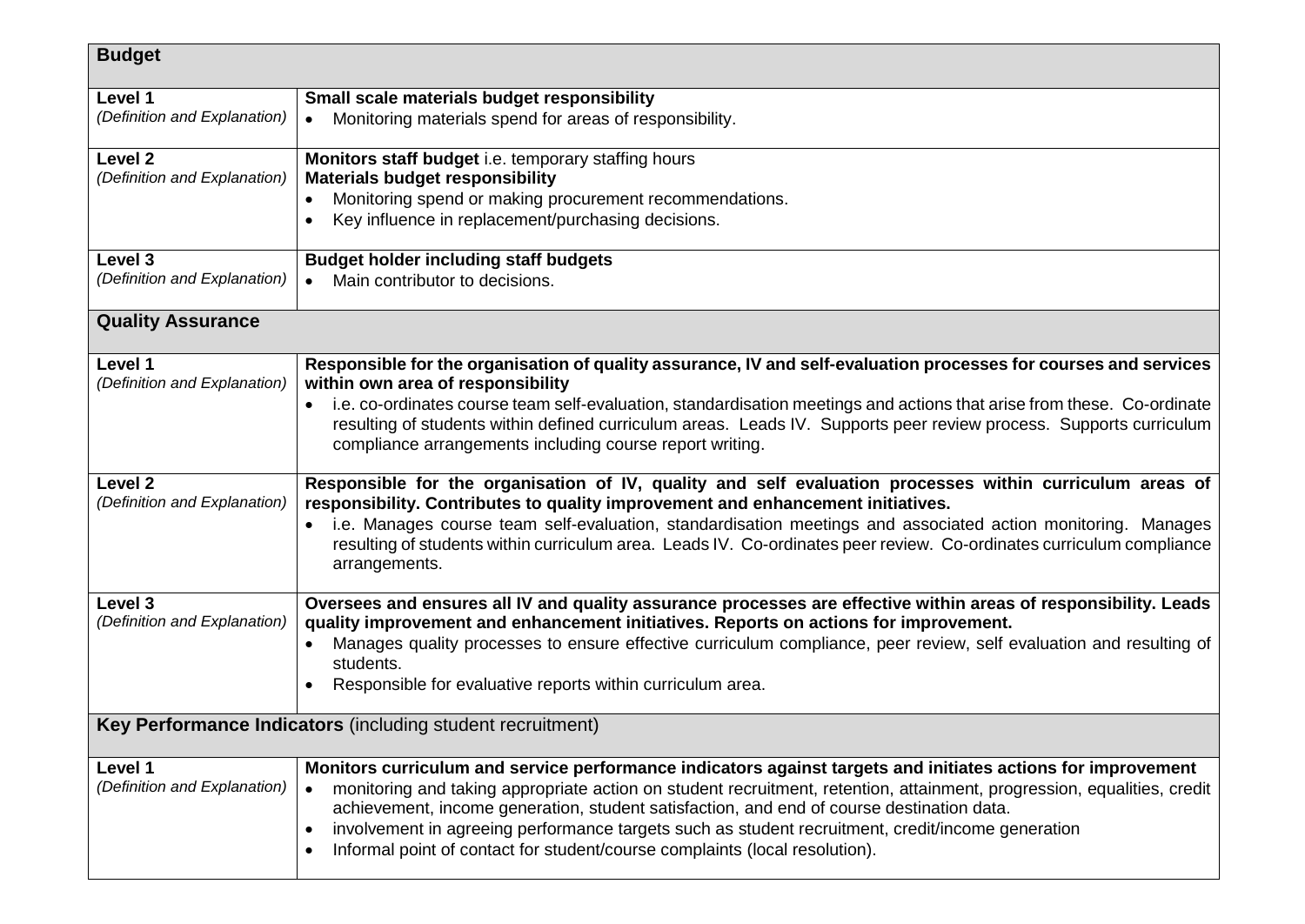| Level 2<br>(Definition and Explanation)                           | Responsible for monitoring and achievement of performance indicator targets within curriculum area. Initiates<br>and leads actions for improvement.                                                                                                                                                                                                                                                                                                                                                          |  |
|-------------------------------------------------------------------|--------------------------------------------------------------------------------------------------------------------------------------------------------------------------------------------------------------------------------------------------------------------------------------------------------------------------------------------------------------------------------------------------------------------------------------------------------------------------------------------------------------|--|
|                                                                   | Agrees/sets and monitors targets for student recruitment, retention, attainment, progression, equalities, credit<br>achievement, income generation, student satisfaction.                                                                                                                                                                                                                                                                                                                                    |  |
|                                                                   | Formal involvement with student/course complaints (including local resolution and investigation).                                                                                                                                                                                                                                                                                                                                                                                                            |  |
| Level 3<br>(Definition and Explanation)                           | Accountable for setting, monitoring and achievement of performance targets within curriculum areas. Initiates<br>and leads actions for improvement.<br>Consults on and sets targets.<br>Ensures effective monitoring and actions for improvement on performance targets for. student recruitment, retention,<br>attainment, progression, equalities, credit achievement, income generation, student satisfaction<br>Formal investigation and outcome reporting for student / course complaints.<br>$\bullet$ |  |
| <b>External Stakeholder Engagement</b>                            |                                                                                                                                                                                                                                                                                                                                                                                                                                                                                                              |  |
| Level 1                                                           | Awareness of external stakeholders relevant to role. Would have some external engagement relevant to role.                                                                                                                                                                                                                                                                                                                                                                                                   |  |
| (Definition and Explanation)                                      | May coordinate learner placements.                                                                                                                                                                                                                                                                                                                                                                                                                                                                           |  |
| Level <sub>2</sub>                                                | Creates and sustains effective relationships with employers, relevant partner organisations and awarding bodies                                                                                                                                                                                                                                                                                                                                                                                              |  |
| (Definition and Explanation)                                      | at operational level for the operation and development of the curriculum.                                                                                                                                                                                                                                                                                                                                                                                                                                    |  |
|                                                                   | Relates to small proportion of College's external contacts but major impact on particular curriculum area.                                                                                                                                                                                                                                                                                                                                                                                                   |  |
| Level 3                                                           | Creates and sustains effective partnership working with stakeholders and employers at strategic level.                                                                                                                                                                                                                                                                                                                                                                                                       |  |
| (Definition and Explanation)                                      | Relates to large proportion of College's external contacts with authority to deal with external relationship management.<br>$\bullet$                                                                                                                                                                                                                                                                                                                                                                        |  |
| <b>Curriculum Planning and Development (including Commercial)</b> |                                                                                                                                                                                                                                                                                                                                                                                                                                                                                                              |  |
| Level 1                                                           | Contributes to curriculum planning and development within own area of responsibility and reflects on regional                                                                                                                                                                                                                                                                                                                                                                                                |  |
| (Definition and Explanation)                                      | and national priorities.                                                                                                                                                                                                                                                                                                                                                                                                                                                                                     |  |
| Level <sub>2</sub><br>(Definition and Explanation)                | Ensures curriculum planning and development within areas of responsibility is in line with regional and national<br>priorities. Advises on curriculum changes that reflect these priorities.                                                                                                                                                                                                                                                                                                                 |  |
| Level 3<br>(Definition and Explanation)                           | Leads curriculum planning and development, reflecting on regional and national priorities.<br><b>Implements</b><br>curriculum changes/ initiatives that reflect these priorities.                                                                                                                                                                                                                                                                                                                            |  |
|                                                                   |                                                                                                                                                                                                                                                                                                                                                                                                                                                                                                              |  |